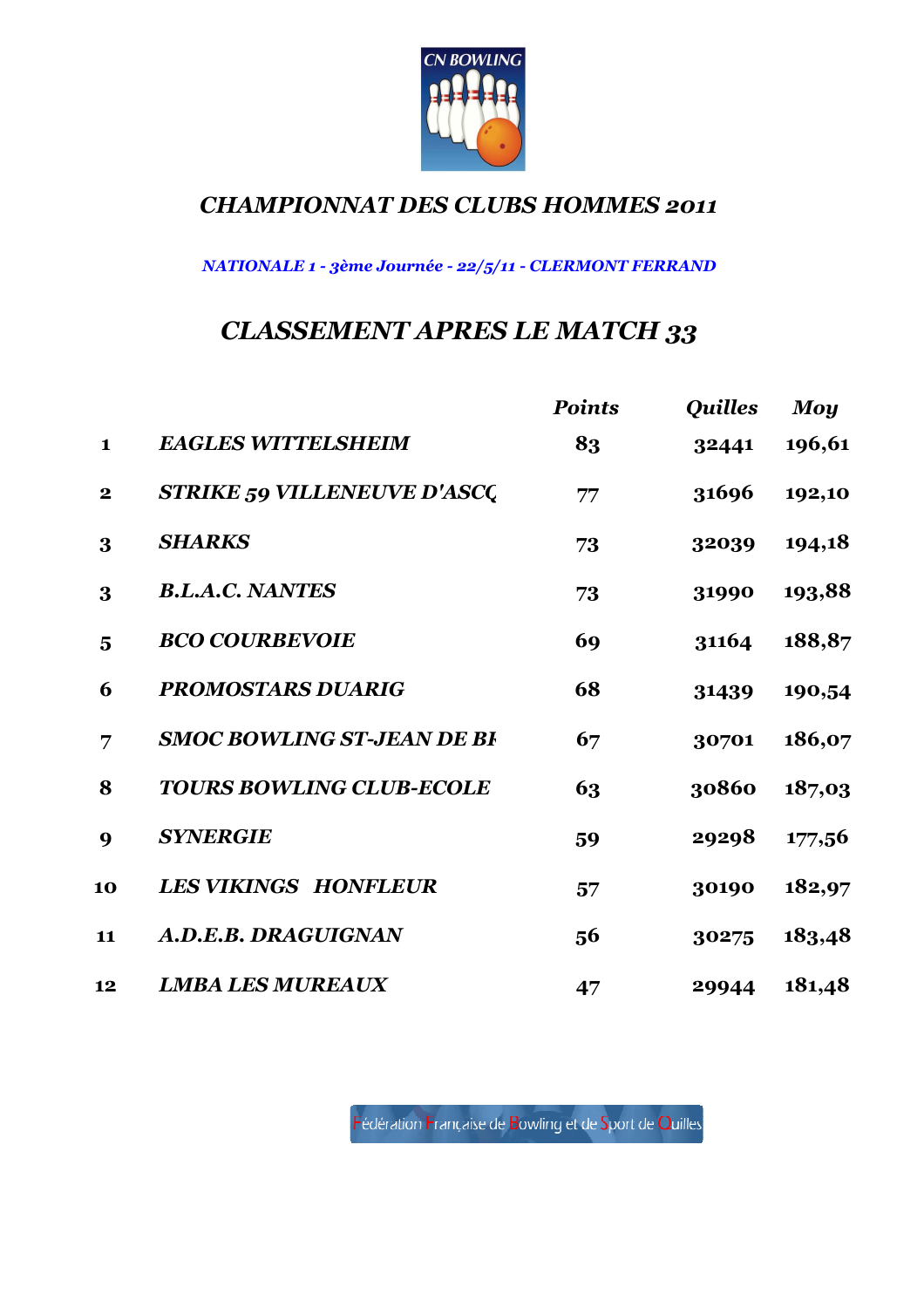|                  |                                                         |                  |                         |                             |                 |                 |                       | <b>CHAMPIONNAT DES CLUBS HOMMES 2011</b> |                |                   |                       |                   |                      |                  |         |
|------------------|---------------------------------------------------------|------------------|-------------------------|-----------------------------|-----------------|-----------------|-----------------------|------------------------------------------|----------------|-------------------|-----------------------|-------------------|----------------------|------------------|---------|
|                  | NATIONALE 1 - 3ème Journée - 22/5/11 - CLERMONT FERRAND |                  |                         |                             |                 |                 |                       |                                          |                |                   |                       |                   |                      |                  |         |
|                  | <b>LMBA LES</b><br><b>MUREAUX</b>                       | NANTES<br>BLA.C. | HON<br>VIKINGS<br>LES   | <b>79 VILLENI</b><br>STRIKE | EAGLES WITTELSH | SYNERGIE        | SI<br>BOWLING<br>SMOC | <b>TOURS BOWLING</b>                     | <b>SHARKS</b>  | DUA<br>PROMOSTARS | <b>BCO COURBEVOIE</b> | A.D.E.B. DRAGUIGN | <b>TOTAL QUILLES</b> | NOMBRE DE LIGNES | MOYENNE |
| <b>Licence</b>   | <b>PISTES</b>                                           | 24               | 21                      | $\overline{26}$             | $\overline{28}$ | $\overline{32}$ | $\overline{30}$       | 23                                       | 27             | 29                | $\overline{25}$       | $\overline{22}$   |                      |                  |         |
| 794894           | <b>CALONNEC Gérard</b>                                  | 202              | 176                     | 231                         | 160             | 172             | 157                   | 145                                      |                |                   | 150                   | 183               | 1576                 | 9                | 175,11  |
|                  | 92 69815 DELEPLANQUE Pascal                             |                  | 171                     | 157                         | 219             | 191             | 182                   | 203                                      | 127            | 189               | 192                   | 142               | 1773                 | 10               | 177,30  |
|                  | 91 65643 DUCHEMIN Grégoire                              | 166              | 170                     | 160                         |                 | 133             |                       | 157                                      | 170            | 206               | 167                   | 178               | 1 507                | 9                | 167,44  |
|                  | 85 3198 FROLOFF Roger                                   | 181              | 168                     | 205                         | 188             | 177             | 155                   | 171                                      | 205            | 161               |                       |                   | 1611                 | 9                | 179,00  |
|                  | 92 67997 HUNTER Patrick                                 |                  |                         |                             |                 |                 |                       |                                          |                |                   |                       |                   |                      |                  |         |
|                  | 85 38458 IZZO Yves                                      | 189              | 234                     | 176                         | 146             |                 | 155                   | 188                                      | 237            | 165               | 159                   | 171               | 1820                 | 10               | 182,00  |
|                  | 85 27107 ROST Joel                                      | 145              |                         |                             | 189             | 153             | 155                   |                                          | 199            | 182               | 179                   | 169               | 1 371                | 8                | 171,38  |
| $\boldsymbol{0}$ |                                                         |                  |                         |                             |                 |                 |                       |                                          |                |                   |                       |                   |                      |                  |         |
| $\overline{0}$   |                                                         |                  |                         |                             |                 |                 |                       |                                          |                |                   |                       |                   |                      |                  |         |
| $\overline{0}$   |                                                         |                  |                         |                             |                 |                 |                       |                                          |                |                   |                       |                   |                      |                  |         |
|                  | <b>TOTAL EQUIPE</b>                                     | 883              | 919                     | 929                         | 902             | 826             | 804                   | 864                                      | 938            | 903               | 847                   | 843               | 9658                 | 55               | 175,60  |
|                  | <b>TOTAL ADVERSAIRE</b>                                 | 911              | 863                     | 998                         | 982             | 891             | 946                   | 853                                      | 824            | 915               | 885                   | 910               | 9978                 | 55               | 181,42  |
|                  | <b>POINTS EQUIPE</b>                                    | 1                | $\overline{\mathbf{3}}$ | $\mathbf{1}$                | $\mathbf{1}$    | $\mathbf{1}$    | $\mathbf{1}$          | 3 <sup>1</sup>                           | 3 <sup>1</sup> | 1                 | $\mathbf{1}$          | $\mathbf{1}$      | 17                   |                  |         |
|                  | <b>SIGNATURE CAPITAINE ADVERSE</b>                      |                  |                         |                             |                 |                 |                       |                                          |                |                   |                       |                   |                      |                  |         |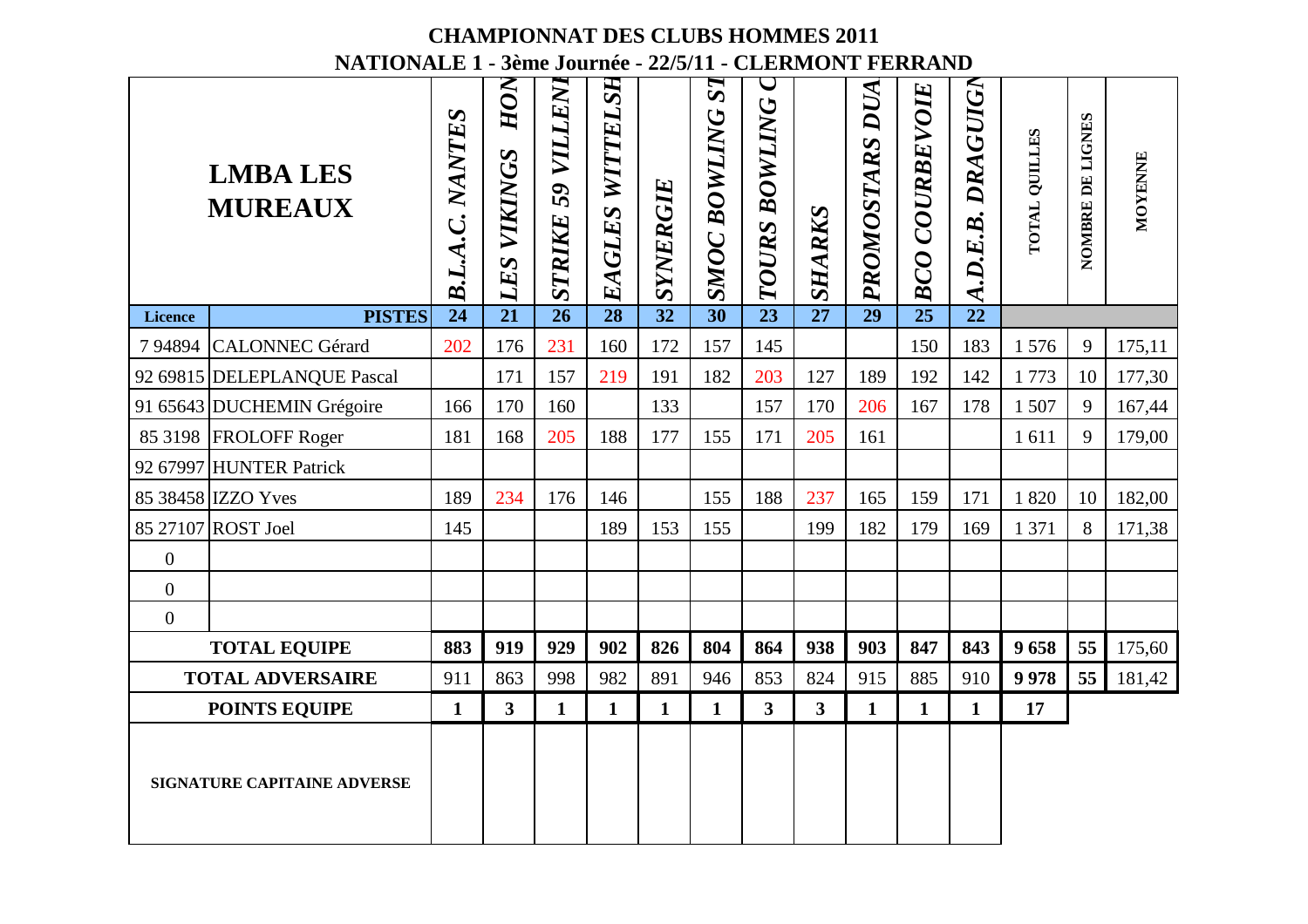|                  |                                                                                                      |                         |                    | <b>CHAMPIONNAT DES CLUBS HOMMES 2011</b> |                                      |                 |                 |                   |                   |                      |                 |                       |                      |                  |         |
|------------------|------------------------------------------------------------------------------------------------------|-------------------------|--------------------|------------------------------------------|--------------------------------------|-----------------|-----------------|-------------------|-------------------|----------------------|-----------------|-----------------------|----------------------|------------------|---------|
|                  | NATIONALE 1 - 3ème Journée - 22/5/11 - CLERMONT FERRAND<br><b>TOURS BOWLING</b><br><b>CLUB-ECOLE</b> | VILLENI<br>59<br>STRIKE | NANTES<br>B.L.A.C. | HON<br>VIKINGS<br>LES                    | $\bm S \bm I$<br><b>SMOC BOWLING</b> | EAGLES WITTELSH | <b>SYNERGIE</b> | LES MUREA<br>LMBA | DUA<br>PROMOSTARS | DRAGUIGN<br>A.D.E.B. | SHARKS          | <b>BCO COURBEVOIE</b> | <b>TOTAL QUILLES</b> | NOMBRE DE LIGNES | MOYENNE |
| <b>Licence</b>   | <b>PISTES</b>                                                                                        | $\overline{32}$         | 25                 | 28                                       | $\overline{22}$                      | 30              | 27              | 24                | 21                | 26                   | $\overline{31}$ | $\overline{29}$       |                      |                  |         |
|                  | 98 12463 BUCCIROSSO Thomas                                                                           | 189                     | 128                | 196                                      | 147                                  | 186             | 158             | 169               | 204               | 214                  | 165             | 167                   | 1923                 | 11               | 174,82  |
|                  | 50 62418 GEFFRAY François                                                                            | 168                     | 193                | 199                                      | 215                                  | 182             | 189             | 161               | 215               | 156                  | 217             | 153                   | 2048                 | 11               | 186,18  |
|                  | 0 60818 LANOS Thibaut                                                                                |                         | 166                | 187                                      | 137                                  |                 |                 | 177               | 149               |                      |                 |                       | 816                  | 5                | 163,20  |
| 85 5313          | MARCELLON-BERTRAND                                                                                   | 153                     |                    |                                          | 169                                  | 190             | 188             | 178               | 186               | 184                  | 183             | 169                   | 1 600                | 9                | 177,78  |
|                  | 89 59537 POUGET Pascal                                                                               | 150                     | 191                | 183                                      |                                      | 171             | 162             |                   |                   | 192                  | 157             | 158                   | 1 3 6 4              | 8                | 170,50  |
|                  | 10 100862 SAMAIN Jean Marc                                                                           | 189                     | 153                | 171                                      | 178                                  | 181             | 152             | 168               | 195               | 192                  | 236             | 194                   | 2 0 0 9              | 11               | 182,64  |
| 2 64482          | <b>VIRTON</b> Jonathan                                                                               |                         |                    |                                          |                                      |                 |                 |                   |                   |                      |                 |                       |                      |                  |         |
| $\boldsymbol{0}$ |                                                                                                      |                         |                    |                                          |                                      |                 |                 |                   |                   |                      |                 |                       |                      |                  |         |
| $\overline{0}$   |                                                                                                      |                         |                    |                                          |                                      |                 |                 |                   |                   |                      |                 |                       |                      |                  |         |
| $\overline{0}$   |                                                                                                      |                         |                    |                                          |                                      |                 |                 |                   |                   |                      |                 |                       |                      |                  |         |
|                  | <b>TOTAL EQUIPE</b>                                                                                  | 849                     | 831                | 936                                      | 846                                  | 910             | 849             | 853               | 949               | 938                  | 958             | 841                   | 9760                 | 55               | 177,45  |
|                  | <b>TOTAL ADVERSAIRE</b>                                                                              | 886                     | 979                | 1 000                                    | 879                                  | 946             | 814             | 864               | 887               | 785                  | 970             | 923                   | 9 9 3 3              | 55               | 180,60  |
|                  | <b>POINTS EQUIPE</b>                                                                                 | $\mathbf{1}$            | $\mathbf{1}$       | $\mathbf{1}$                             | $\mathbf{1}$                         | $\mathbf{1}$    | 3 <sup>1</sup>  | 1                 | $\mathbf{3}$      | 3 <sup>1</sup>       | $\mathbf{1}$    | $\mathbf{1}$          | 17                   |                  |         |
|                  | <b>SIGNATURE CAPITAINE ADVERSE</b>                                                                   |                         |                    |                                          |                                      |                 |                 |                   |                   |                      |                 |                       |                      |                  |         |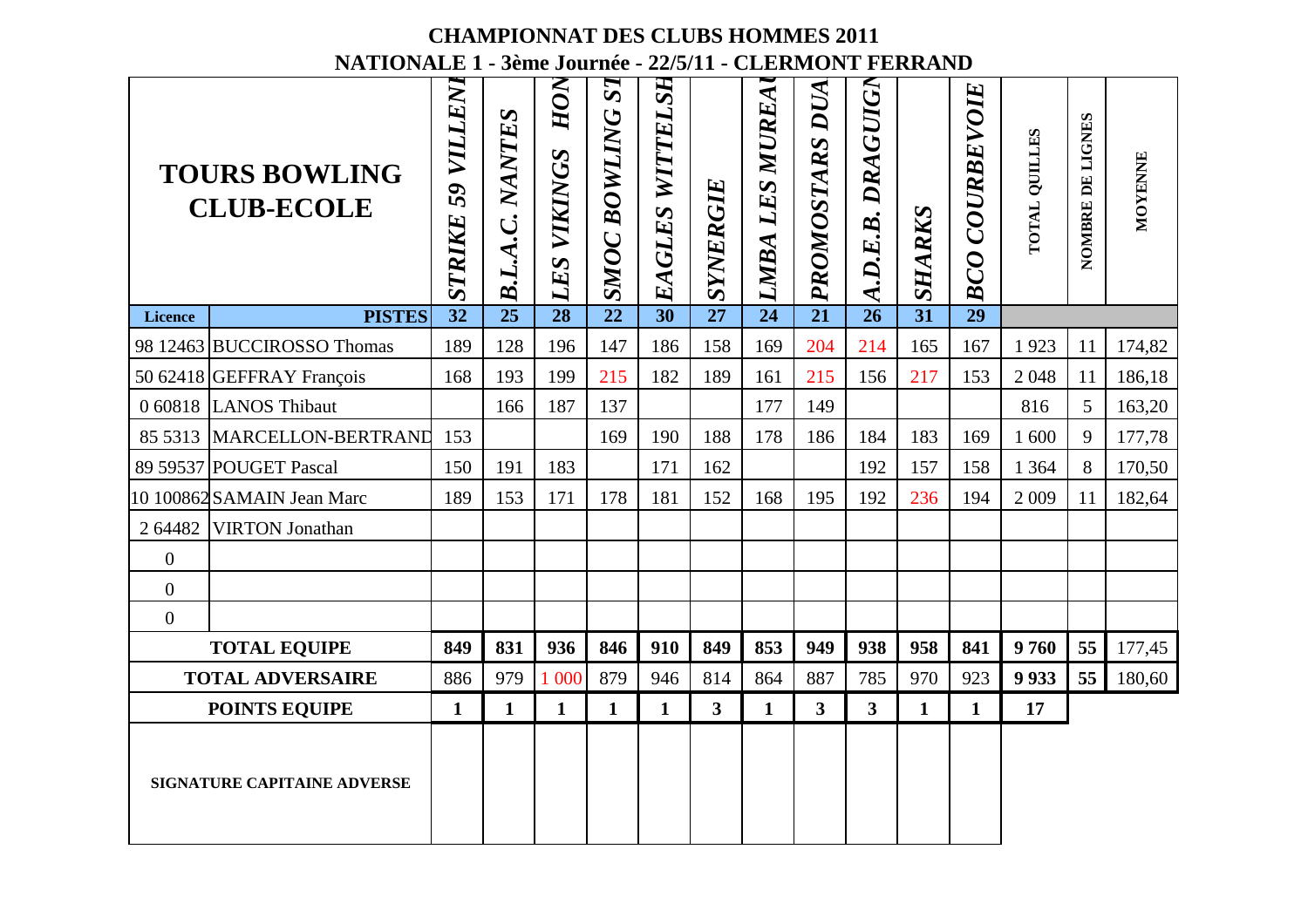|                  |                                                                                               |                    |                         |                 |                 |                                         |                       | <b>CHAMPIONNAT DES CLUBS HOMMES 2011</b> |                  |                   |                   |                         |                      |                  |         |
|------------------|-----------------------------------------------------------------------------------------------|--------------------|-------------------------|-----------------|-----------------|-----------------------------------------|-----------------------|------------------------------------------|------------------|-------------------|-------------------|-------------------------|----------------------|------------------|---------|
|                  | NATIONALE 1 - 3ème Journée - 22/5/11 - CLERMONT FERRAND<br><b>PROMOSTARS</b><br><b>DUARIG</b> | WITTELSH<br>EAGLES | VILLENI<br>59<br>STRIKE | B.L.A.C. NANTES | SYNERGIE        | $\boldsymbol{S}$<br><b>SMOC BOWLING</b> | HON<br>VIKINGS<br>LES | COURBEVOIE<br>BCO                        | BOWLING<br>TOURS | LES MUREA<br>LMBA | A.D.E.B. DRAGUIGN | SHARKS                  | <b>TOTAL QUILLES</b> | NOMBRE DE LIGNES | MOYENNE |
| <b>Licence</b>   | <b>PISTES</b>                                                                                 | 29                 | 27                      | $\overline{21}$ | $\overline{25}$ | $\overline{23}$                         | 31                    | 28                                       | 22               | $\overline{30}$   | $\overline{24}$   | $\overline{26}$         |                      |                  |         |
| 1 62919          | <b>CHEMERY Christian</b>                                                                      |                    |                         | 202             |                 | 190                                     | 179                   |                                          | 178              | 192               | 148               |                         | 1 0 8 9              | 6                | 181,50  |
|                  | 86 50247 CURRIT Christophe                                                                    | 174                | 185                     | 211             | 195             | 174                                     | 187                   | 168                                      | 168              | 189               |                   | 205                     | 1856                 | 10               | 185,60  |
|                  | 92 67942 KARCZEWSKI Olivier                                                                   | 186                | 214                     | 176             | 146             | 213                                     | 179                   | 165                                      | 165              |                   |                   | 183                     | 1 627                | 9                | 180,78  |
|                  | 94 75895 MURAT Christian                                                                      |                    |                         |                 |                 |                                         |                       |                                          |                  | 158               | 154               | 133                     | 445                  | 3                | 148,33  |
|                  | 88 1001319NAVARRO Angel                                                                       |                    |                         |                 |                 |                                         |                       |                                          |                  |                   |                   |                         |                      |                  |         |
|                  | 93 70742 PEZZOLI Matthias                                                                     | 201                | 222                     | 185             | 177             | 199                                     | 182                   | 169                                      | 189              |                   | 195               | 214                     | 1933                 | 10               | 193,30  |
|                  | 89 58062 RIVES Mickel                                                                         | 191                | 176                     | 210             | 165             | 176                                     | 168                   | 153                                      |                  |                   |                   |                         | 1 2 3 9              | $\tau$           | 177,00  |
|                  | 91 66208 RIVOIRE Daniel                                                                       |                    |                         |                 |                 |                                         |                       |                                          |                  | 196               | 213               | 178                     | 587                  | 3                | 195,67  |
|                  | 85 32249 DE MUNICO Christophe                                                                 | 247                | 137                     |                 | 150             |                                         |                       | 197                                      | 187              | 180               | 175               |                         | 1 273                | $\tau$           | 181,86  |
| $\boldsymbol{0}$ |                                                                                               |                    |                         |                 |                 |                                         |                       |                                          |                  |                   |                   |                         |                      |                  |         |
|                  | <b>TOTAL EQUIPE</b>                                                                           | 999                | 934                     | 984             | 833             | 952                                     | 895                   | 852                                      | 887              | 915               | 885               | 913                     | 10 049               | 55               | 182,71  |
|                  | <b>TOTAL ADVERSAIRE</b>                                                                       | 1 0 0 2            | 943                     | 1 0 8 6         | 782             | 898                                     | 810                   | 944                                      | 949              | 903               | 885               | 903                     | 10 10 5              | 55               | 183,73  |
|                  | <b>POINTS EQUIPE</b>                                                                          | 1                  | $\mathbf{1}$            | $\mathbf{1}$    | 3               | 3                                       | 3 <sup>1</sup>        | $\mathbf{1}$                             | $\mathbf{1}$     | $\mathbf{3}$      | $\overline{2}$    | $\overline{\mathbf{3}}$ | 22                   |                  |         |
|                  | SIGNATURE CAPITAINE ADVERSE                                                                   |                    |                         |                 |                 |                                         |                       |                                          |                  |                   |                   |                         |                      |                  |         |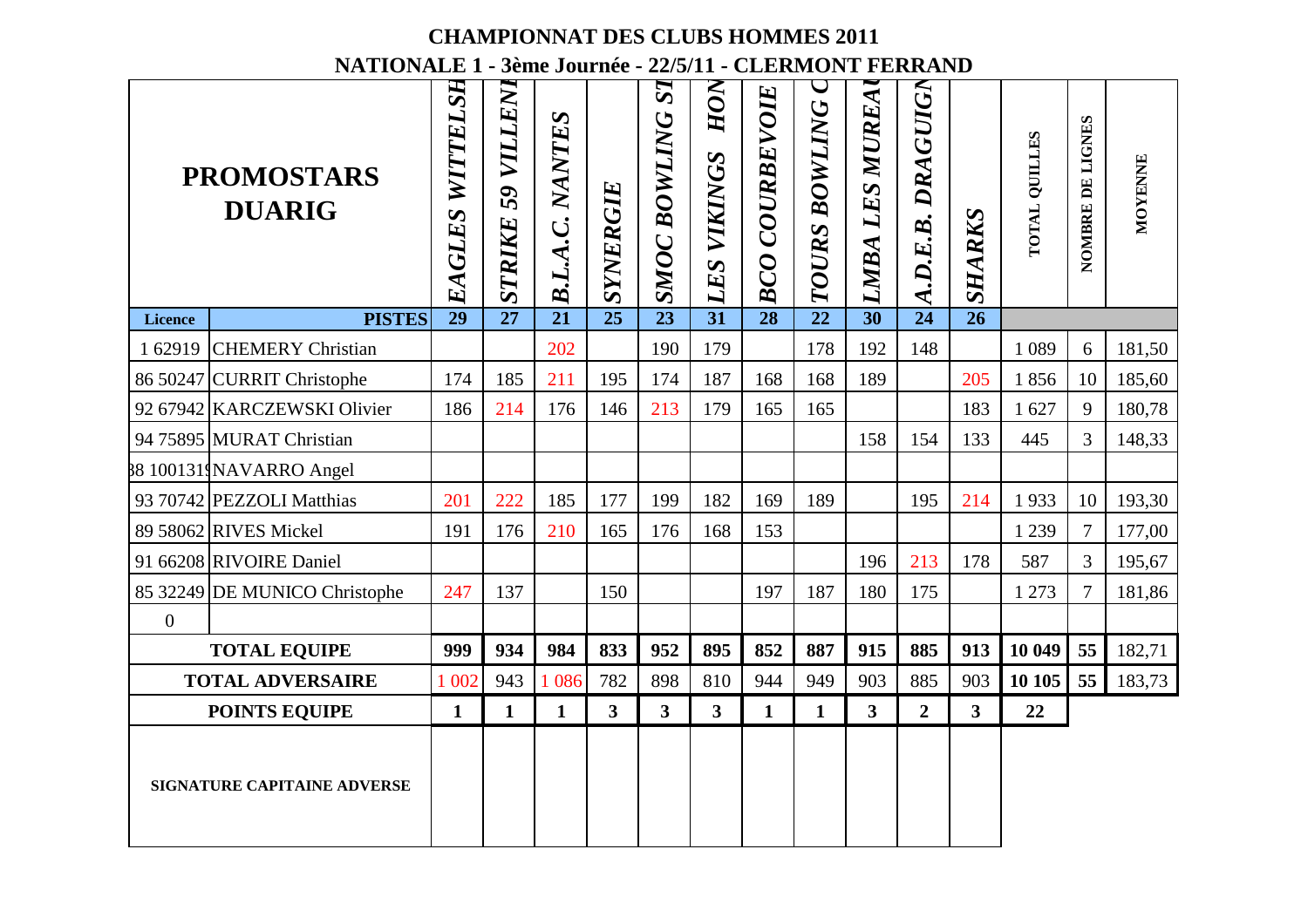|                |                                                         |                                 |                  |                   | <b>CHAMPIONNAT DES CLUBS HOMMES 2011</b> |                 |                             |                         |                 |                       |                         |                       |                      |                  |         |
|----------------|---------------------------------------------------------|---------------------------------|------------------|-------------------|------------------------------------------|-----------------|-----------------------------|-------------------------|-----------------|-----------------------|-------------------------|-----------------------|----------------------|------------------|---------|
|                | NATIONALE 1 - 3ème Journée - 22/5/11 - CLERMONT FERRAND |                                 |                  |                   |                                          |                 |                             |                         |                 |                       |                         |                       |                      |                  |         |
|                | <b>B.L.A.C. NANTES</b>                                  | <b>LES MUREA</b><br><b>LMBA</b> | BOWLING<br>TOURS | DUA<br>PROMOSTARS | <b>BCO COURBEVOIE</b>                    | SHARKS          | <b>DRAGUIGN</b><br>A.D.E.B. | VILLENI<br>59<br>STRIKE | SYNERGIE        | HON<br>VIKINGS<br>LES | EAGLES WITTELSH         | SI<br>BOWLING<br>SMOC | <b>TOTAL QUILLES</b> | NOMBRE DE LIGNES | MOYENNE |
| <b>Licence</b> | <b>PISTES</b>                                           | $\overline{23}$                 | 26               | $\overline{22}$   | $\overline{32}$                          | $\overline{28}$ | $\overline{25}$             | $\overline{31}$         | $\overline{30}$ | $\overline{27}$       | $\overline{21}$         | $\overline{24}$       |                      |                  |         |
|                | 93 71890 ALIX Yoan Claude                               | 175                             | 161              | 220               | 205                                      | 140             | 203                         | 145                     |                 |                       | 143                     | 159                   | 1551                 | 9                | 172,33  |
| 87 52447       | COSQUER Frédéric                                        |                                 |                  |                   |                                          |                 | 189                         |                         | 190             | 201                   | 180                     | 177                   | 937                  | 5                | 187,40  |
|                | 93 72581 DUPREY Franck                                  | 162                             | 212              | 168               | 204                                      | 234             | 189                         | 210                     | 169             | 201                   |                         |                       | 1749                 | 9                | 194,33  |
| 4 87608        | <b>MAGGI Mats</b>                                       | 195                             | 226              | 237               | 197                                      | 174             | 243                         | 201                     | 190             | 216                   | 224                     | 177                   | 2 2 8 0              | 11               | 207,27  |
|                | 91 65153 PUJOL Bertrand                                 | 215                             | 189              | 268               | 210                                      | 218             | 213                         | 189                     | 188             | 184                   | 193                     | 192                   | 2 2 5 9              | 11               | 205,36  |
|                | 0 1042523 RAVEZ Jimmy                                   |                                 |                  |                   |                                          |                 |                             |                         |                 |                       |                         |                       |                      |                  |         |
|                | 92 67617 SARMADI Mohamade                               | 164                             | 191              | 193               | 203                                      | 166             |                             | 201                     | 177             | 202                   | 171                     | 216                   | 1884                 | 10               | 188,40  |
|                | 91 65152 VARGELLI Cédric                                |                                 |                  |                   |                                          |                 |                             |                         |                 |                       |                         |                       |                      |                  |         |
| $\overline{0}$ |                                                         |                                 |                  |                   |                                          |                 |                             |                         |                 |                       |                         |                       |                      |                  |         |
| $\mathbf{0}$   |                                                         |                                 |                  |                   |                                          |                 |                             |                         |                 |                       |                         |                       |                      |                  |         |
|                | <b>TOTAL EQUIPE</b>                                     | 911                             | 979              |                   | 1 086 1 019                              | 932             | 1 0 3 7                     | 946                     | 914             | 1 0 0 4               | 911                     | 921                   | 10 660               | 55               | 193,82  |
|                | <b>TOTAL ADVERSAIRE</b>                                 | 883                             | 831              | 984               | 972                                      | 972             | 921                         | 879                     | 776             | 835                   | 819                     | 838                   | 9710                 | 55               | 176,55  |
|                | <b>POINTS EQUIPE</b>                                    | $\mathbf{3}$                    | $\mathbf{3}$     | 3 <sup>1</sup>    | $\overline{\mathbf{3}}$                  | $\mathbf{1}$    | 3 <sup>1</sup>              | $\mathbf{3}$            | 3 <sup>1</sup>  | 3 <sup>1</sup>        | $\overline{\mathbf{3}}$ | 3 <sup>1</sup>        | 31                   |                  |         |
|                | <b>SIGNATURE CAPITAINE ADVERSE</b>                      |                                 |                  |                   |                                          |                 |                             |                         |                 |                       |                         |                       |                      |                  |         |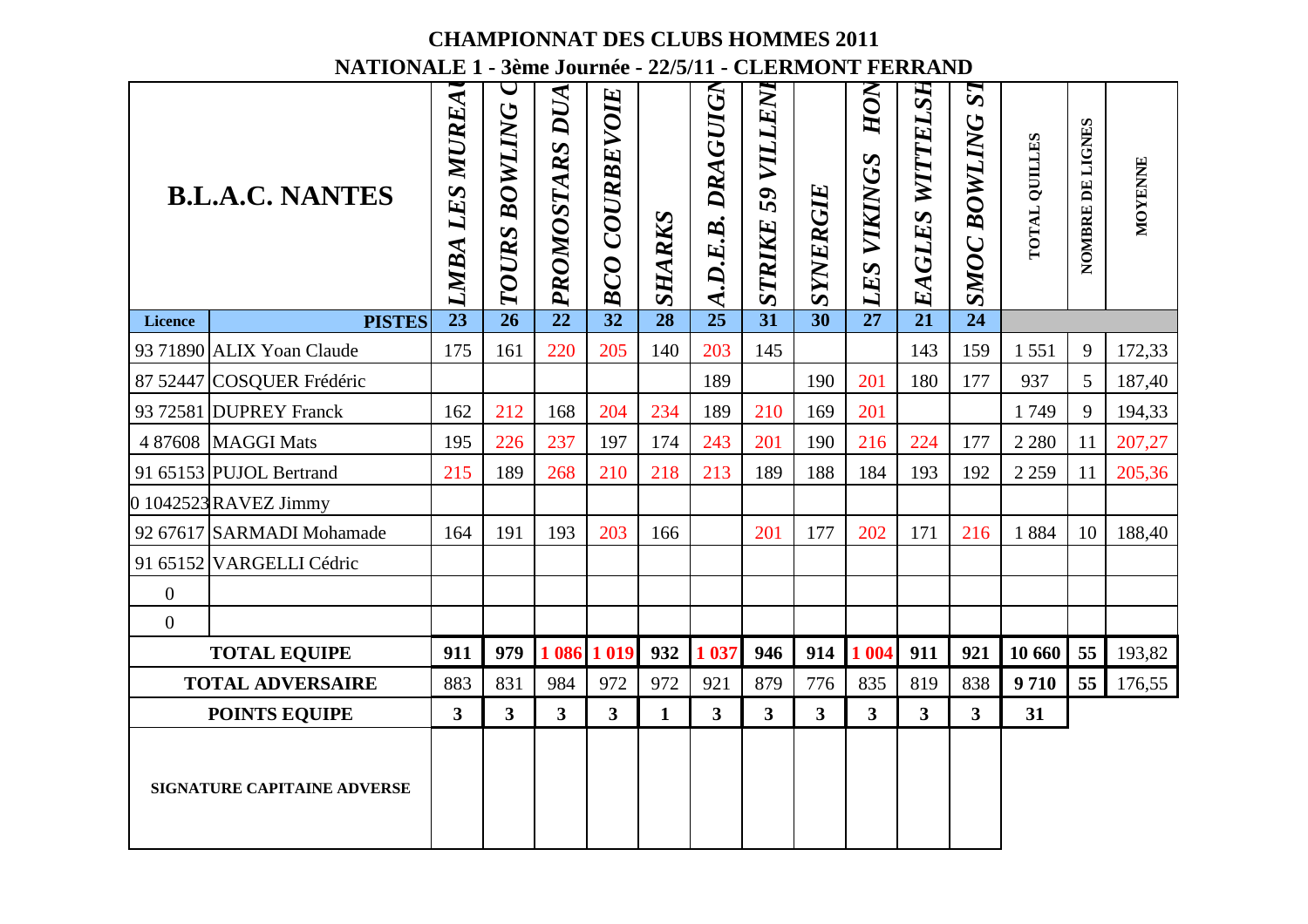|                  |                                                         |                          | <b>CHAMPIONNAT DES CLUBS HOMMES 2011</b> |                   |                 |                   |                         |                    |                           |                         |                                 |                           |                      |                  |         |
|------------------|---------------------------------------------------------|--------------------------|------------------------------------------|-------------------|-----------------|-------------------|-------------------------|--------------------|---------------------------|-------------------------|---------------------------------|---------------------------|----------------------|------------------|---------|
|                  | NATIONALE 1 - 3ème Journée - 22/5/11 - CLERMONT FERRAND |                          |                                          |                   |                 |                   |                         |                    |                           |                         |                                 |                           |                      |                  |         |
|                  | <b>SYNERGIE</b>                                         | <b>COURBEVOIE</b><br>BCO | SHARKS                                   | A.D.E.B. DRAGUIGN | PROMOSTARS DUA  | LES MUREA<br>LMBA | <b>BOWLING</b><br>TOURS | WITTELSH<br>EAGLES | NANTES<br><b>B.L.A.C.</b> | VILLENI<br>59<br>STRIKE | $\bm{S}$<br><b>SMOC BOWLING</b> | HON<br><b>LES VIKINGS</b> | <b>TOTAL QUILLES</b> | NOMBRE DE LIGNES | MOYENNE |
| <b>Licence</b>   | <b>PISTES</b>                                           | $\overline{22}$          | 24                                       | $\overline{30}$   | $\overline{26}$ | $\overline{31}$   | $\overline{28}$         | $\overline{25}$    | 29                        | $\overline{23}$         | $\overline{27}$                 | $\overline{32}$           |                      |                  |         |
|                  | 99 13118 ANTHOR Cédric                                  |                          |                                          |                   |                 |                   |                         |                    |                           |                         |                                 |                           |                      |                  |         |
|                  | 85 14646 DELEDDA Alain                                  |                          | 199                                      | 223               | 179             | 172               | 170                     |                    | 145                       | 156                     | 164                             |                           | 1 4 0 8              | 8                | 176,00  |
|                  | 89 59011 DUBIEN Philippe                                | 157                      | 169                                      | 161               | 145             | 149               | 174                     | 157                | 137                       |                         |                                 | 149                       | 1 3 9 8              | 9                | 155,33  |
| 92 4102          | <b>FERNANDES</b> Joaquim                                | 194                      | 206                                      | 177               | 167             | 191               | 152                     | 182                | 177                       | 147                     | 160                             | 172                       | 1925                 | 11               | 175,00  |
|                  | 87 54257 GITTON Didier                                  |                          |                                          |                   |                 |                   |                         |                    |                           |                         |                                 |                           |                      |                  |         |
|                  | 90 62106 GORVEL Serge                                   | 159                      | 211                                      | 180               |                 | 210               | 174                     | 172                | 160                       | 184                     | 204                             | 191                       | 1845                 | 10               | 184,50  |
|                  | 94 1007021JOSSUA Philippe                               |                          |                                          |                   |                 |                   |                         |                    |                           |                         |                                 |                           |                      |                  |         |
|                  | 99 12735 LEFEVRE David                                  | 155                      |                                          |                   | 122             |                   |                         | 170                | 157                       | 211                     | 160                             | 183                       | 1 1 5 8              | 7                | 165,43  |
|                  | 90 62512 MELLEC Yves                                    | 167                      | 178                                      | 159               | 169             | 169               | 144                     | 147                |                           | 196                     | 163                             | 170                       | 1 6 6 2              | 10               | 166,20  |
| $\boldsymbol{0}$ |                                                         |                          |                                          |                   |                 |                   |                         |                    |                           |                         |                                 |                           |                      |                  |         |
|                  | <b>TOTAL EQUIPE</b>                                     | 832                      | 963                                      | 900               | 782             | 891               | 814                     | 828                | 776                       | 894                     | 851                             | 865                       | 9 3 9 6              | 55               | 170,84  |
|                  | <b>TOTAL ADVERSAIRE</b>                                 | 957                      | 820                                      | 867               | 833             | 826               | 849                     | 964                | 914                       | 896                     | 995                             | 791                       | 9712                 | 55               | 176,58  |
|                  | <b>POINTS EQUIPE</b>                                    | $\mathbf{1}$             | 3                                        | 3 <sup>1</sup>    | $\mathbf{1}$    | 3                 | $\mathbf{1}$            | $\mathbf{1}$       | $\mathbf{1}$              | $\mathbf{1}$            | $\mathbf{1}$                    | $\mathbf{3}$              | 19                   |                  |         |
|                  | SIGNATURE CAPITAINE ADVERSE                             |                          |                                          |                   |                 |                   |                         |                    |                           |                         |                                 |                           |                      |                  |         |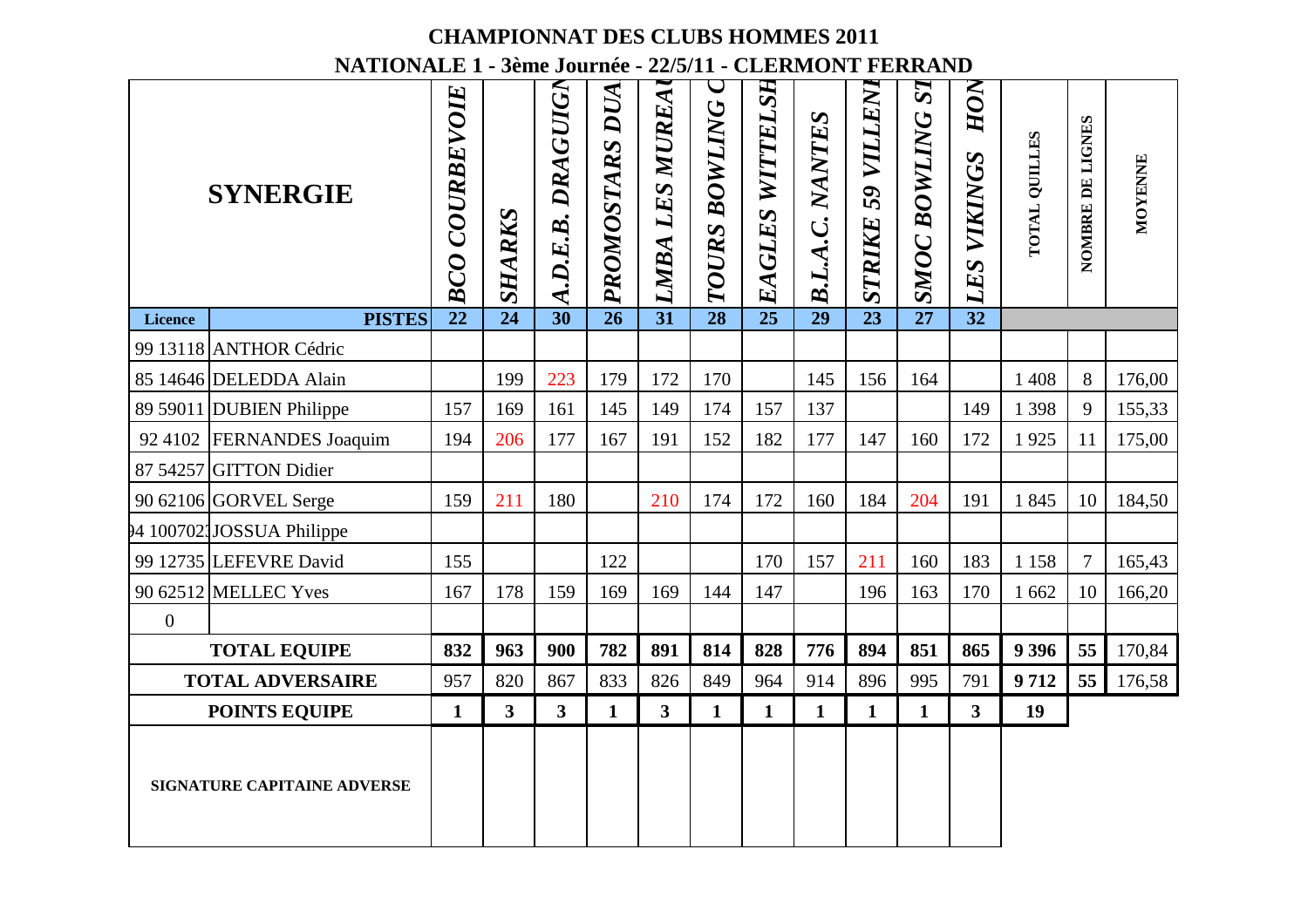|                  |                                                                          |                       |              | <b>CHAMPIONNAT DES CLUBS HOMMES 2011</b> |                                    |                 |                    |                      |                          |                          |                                           |                 |                      |                  |         |
|------------------|--------------------------------------------------------------------------|-----------------------|--------------|------------------------------------------|------------------------------------|-----------------|--------------------|----------------------|--------------------------|--------------------------|-------------------------------------------|-----------------|----------------------|------------------|---------|
|                  | NATIONALE 1 - 3ème Journée - 22/5/11 - CLERMONT FERRAND<br><b>SHARKS</b> | HON<br>VIKINGS<br>LES | SYNERGIE     | SI<br><b>SMOC BOWLING</b>                | <b>79 VILLENI</b><br><b>STRIKE</b> | B.L.A.C. NANTES | WITTELSH<br>EAGLES | DRAGUIGN<br>A.D.E.B. | <b>LES MUREA</b><br>LMBA | <b>COURBEVOIE</b><br>BCO | $\overline{\phantom{0}}$<br>TOURS BOWLING | PROMOSTARS DUA  | <b>TOTAL QUILLES</b> | NOMBRE DE LIGNES | MOYENNE |
| <b>Licence</b>   | <b>PISTES</b>                                                            | 26                    | 23           | $\overline{31}$                          | $\overline{30}$                    | 27              | $\overline{22}$    | 29                   | 28                       | 21                       | $\overline{32}$                           | $\overline{25}$ |                      |                  |         |
| 85 40            | <b>DUBOIS Philippe</b>                                                   |                       | 158          |                                          |                                    |                 | 210                |                      | 154                      |                          |                                           |                 | 522                  | 3                | 174,00  |
|                  | 95 80410 FORESTIER Nicolas                                               | 188                   | 169          | 177                                      | 187                                | 202             | 231                | 183                  | 165                      | 179                      | 269                                       | 202             | 2 1 5 2              | 11               | 195,64  |
|                  | 10 100962 FRANCEUS Marc                                                  | 141                   | 161          | 189                                      | 170                                | 225             | 166                |                      | 159                      | 207                      | 141                                       |                 | 1559                 | 9                | 173,22  |
| 0 60798          | <b>LEPOLARD</b> Alexandre                                                | 206                   | 161          | 215                                      | 150                                | 158             |                    | 134                  |                          | 184                      | 197                                       | 180             | 1585                 | 9                | 176,11  |
| 3 4 7 5 9 3      | <b>LOTTHE Xavier</b>                                                     | 174                   | 171          | 235                                      | 204                                | 207             | 200                | 150                  | 154                      |                          |                                           | 172             | 1 6 6 7              | 9                | 185,22  |
| 85 6431          | <b>ROLLAND Patrick</b>                                                   | 138                   |              | 203                                      | 177                                | 180             | 222                | 215                  | 192                      | 190                      | 197                                       | 169             | 1883                 | 10               | 188,30  |
|                  | 91 65219 LIENHARD Harold                                                 |                       |              |                                          |                                    |                 |                    | 140                  |                          | 187                      | 166                                       | 180             | 673                  | 4                | 168,25  |
| $\boldsymbol{0}$ |                                                                          |                       |              |                                          |                                    |                 |                    |                      |                          |                          |                                           |                 |                      |                  |         |
| $\mathbf{0}$     |                                                                          |                       |              |                                          |                                    |                 |                    |                      |                          |                          |                                           |                 |                      |                  |         |
| $\mathbf{0}$     |                                                                          |                       |              |                                          |                                    |                 |                    |                      |                          |                          |                                           |                 |                      |                  |         |
|                  | <b>TOTAL EQUIPE</b>                                                      | 847                   | 820          | 1 0 1 9                                  | 888                                | 972             | 1 0 29             | 822                  | 824                      | 947                      | 970                                       | 903             | 10 041               | 55               | 182,56  |
|                  | <b>TOTAL ADVERSAIRE</b>                                                  | 876                   | 963          | 817                                      | 900                                | 932             | 960                | 945                  | 938                      | 821                      | 958                                       | 913             | 10 023               | 55               | 182,24  |
|                  | <b>POINTS EQUIPE</b>                                                     | $\mathbf{1}$          | $\mathbf{1}$ | 3 <sup>1</sup>                           | $\mathbf{1}$                       | 3 <sup>1</sup>  | 3 <sup>1</sup>     | 1                    | $\mathbf{1}$             | 3 <sup>1</sup>           | 3 <sup>1</sup>                            | $\mathbf{1}$    | 21                   |                  |         |
|                  | <b>SIGNATURE CAPITAINE ADVERSE</b>                                       |                       |              |                                          |                                    |                 |                    |                      |                          |                          |                                           |                 |                      |                  |         |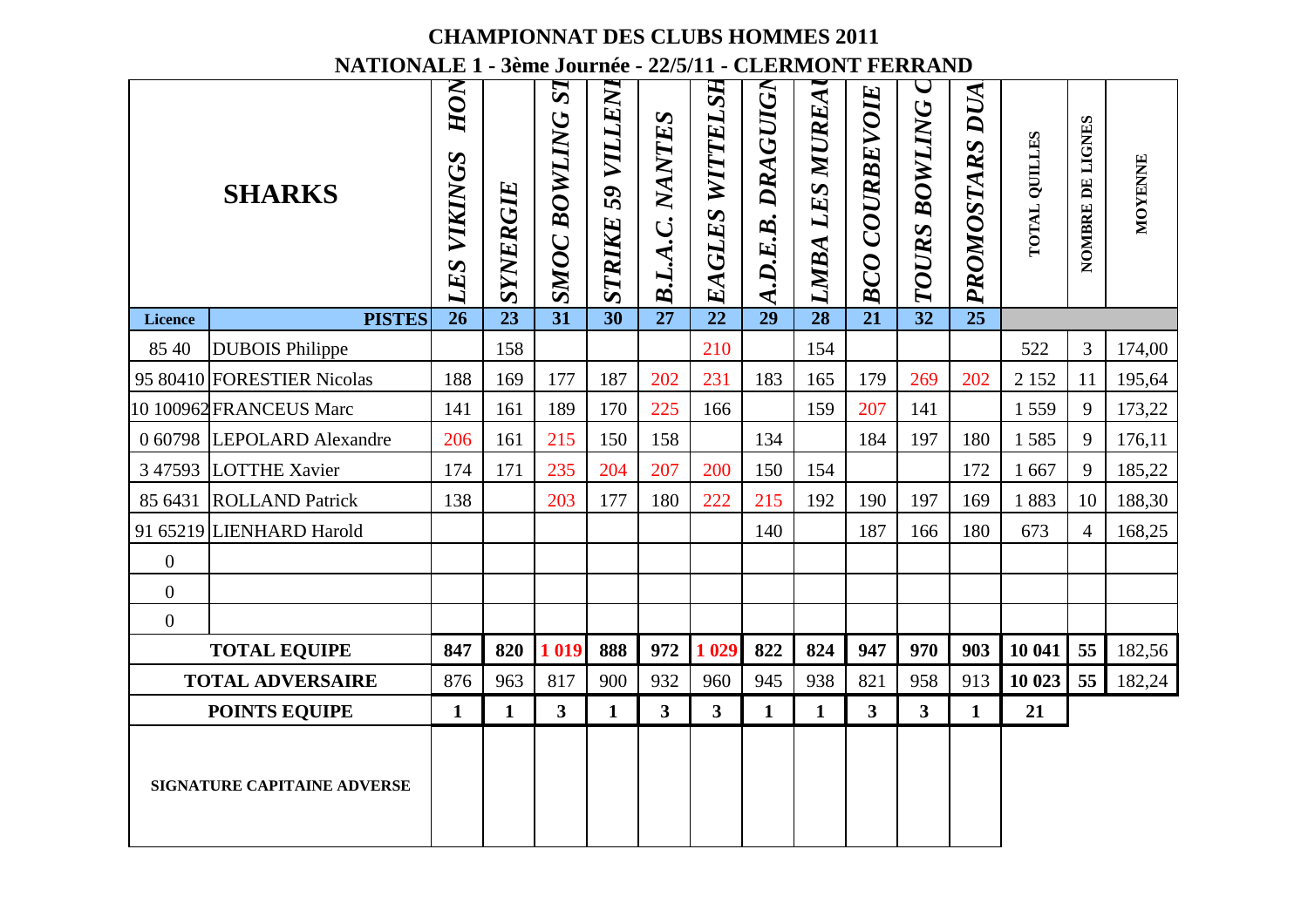|                  |                                                         |                 |                              | <b>CHAMPIONNAT DES CLUBS HOMMES 2011</b> |                   |                       |                   |                              |                    |                           |                                    |                 |                      |                  |         |
|------------------|---------------------------------------------------------|-----------------|------------------------------|------------------------------------------|-------------------|-----------------------|-------------------|------------------------------|--------------------|---------------------------|------------------------------------|-----------------|----------------------|------------------|---------|
|                  | NATIONALE 1 - 3ème Journée - 22/5/11 - CLERMONT FERRAND |                 |                              |                                          |                   |                       |                   |                              |                    |                           |                                    |                 |                      |                  |         |
|                  | <b>LES VIKINGS</b><br><b>HONFLEUR</b>                   | <b>SHARKS</b>   | MUREA<br>LES.<br><b>LMBA</b> | BOWLING<br>TOURS                         | A.D.E.B. DRAGUIGN | <b>BCO COURBEVOIE</b> | DUA<br>PROMOSTARS | SI<br>BOWLING<br><b>SMOC</b> | WITTELSH<br>EAGLES | NANTES<br><b>B.L.A.C.</b> | <b>79 VILLENI</b><br><b>STRIKE</b> | SYNERGIE        | <b>TOTAL QUILLES</b> | NOMBRE DE LIGNES | MOYENNE |
| <b>Licence</b>   | <b>PISTES</b>                                           | $\overline{25}$ | 22                           | 27                                       | $\overline{23}$   | 26                    | $\overline{32}$   | 21                           | 24                 | 28                        | $\overline{29}$                    | $\overline{31}$ |                      |                  |         |
| 6 90770          | <b>DEUDON</b> Antoine                                   |                 |                              | 212                                      | 162               | 178                   | 133               |                              | 159                |                           | 155                                |                 | 999                  | 6                | 166,50  |
|                  | 92 69349 DORDAIN Olivier                                | 168             | 166                          | 215                                      | 170               | 212                   | 176               | 182                          | 179                | 196                       | 173                                | 126             | 1963                 | 11               | 178,45  |
| 0 61211          | <b>GILLES Julien</b>                                    | 188             | 181                          | 211                                      | 160               | 149                   |                   | 165                          | 192                | 164                       | 189                                | 148             | 1747                 | 10               | 174,70  |
| 0 60826          | <b>GUERET Julien</b>                                    |                 |                              |                                          |                   |                       |                   |                              |                    |                           |                                    |                 |                      |                  |         |
|                  | 99 41391 LEFEVRE Jonathan                               | 176             | 148                          | 163                                      | 178               | 154                   | 159               | 167                          |                    | 135                       | 201                                | 179             | 1 6 6 0              | 10               | 166,00  |
|                  | 95 1007064RAVEZ Pierre                                  | 178             | 205                          | 199                                      | 175               | 178                   | 176               | 190                          | 212                | 186                       | 163                                | 187             | 2049                 | 11               | 186,27  |
|                  | 85 14339 LEBRUN Maurice                                 | 166             | 163                          |                                          |                   |                       | 166               | 184                          | 179                | 154                       |                                    | 151             | 1 1 6 3              | 7                | 166,14  |
| $\boldsymbol{0}$ |                                                         |                 |                              |                                          |                   |                       |                   |                              |                    |                           |                                    |                 |                      |                  |         |
| $\mathbf{0}$     |                                                         |                 |                              |                                          |                   |                       |                   |                              |                    |                           |                                    |                 |                      |                  |         |
| $\mathbf{0}$     |                                                         |                 |                              |                                          |                   |                       |                   |                              |                    |                           |                                    |                 |                      |                  |         |
|                  | <b>TOTAL EQUIPE</b>                                     | 876             | 863                          | 1 000                                    | 845               | 871                   | 810               | 888                          | 921                | 835                       | 881                                | 791             | 9581                 | 55               | 174,20  |
|                  | <b>TOTAL ADVERSAIRE</b>                                 | 847             | 919                          | 936                                      | 967               | 936                   | 895               | 911                          | 1 0 0 2            | 1 0 0 4                   | 878                                | 865             | 10 160               | 55               | 184,73  |
|                  | <b>POINTS EQUIPE</b>                                    | 3               | $\mathbf{1}$                 | 3 <sup>1</sup>                           | $\mathbf{1}$      | $\mathbf{1}$          | $\mathbf{1}$      | $\mathbf{1}$                 | $\mathbf{1}$       | 1                         | 3                                  | $\mathbf{1}$    | 17                   |                  |         |
|                  | <b>SIGNATURE CAPITAINE ADVERSE</b>                      |                 |                              |                                          |                   |                       |                   |                              |                    |                           |                                    |                 |                      |                  |         |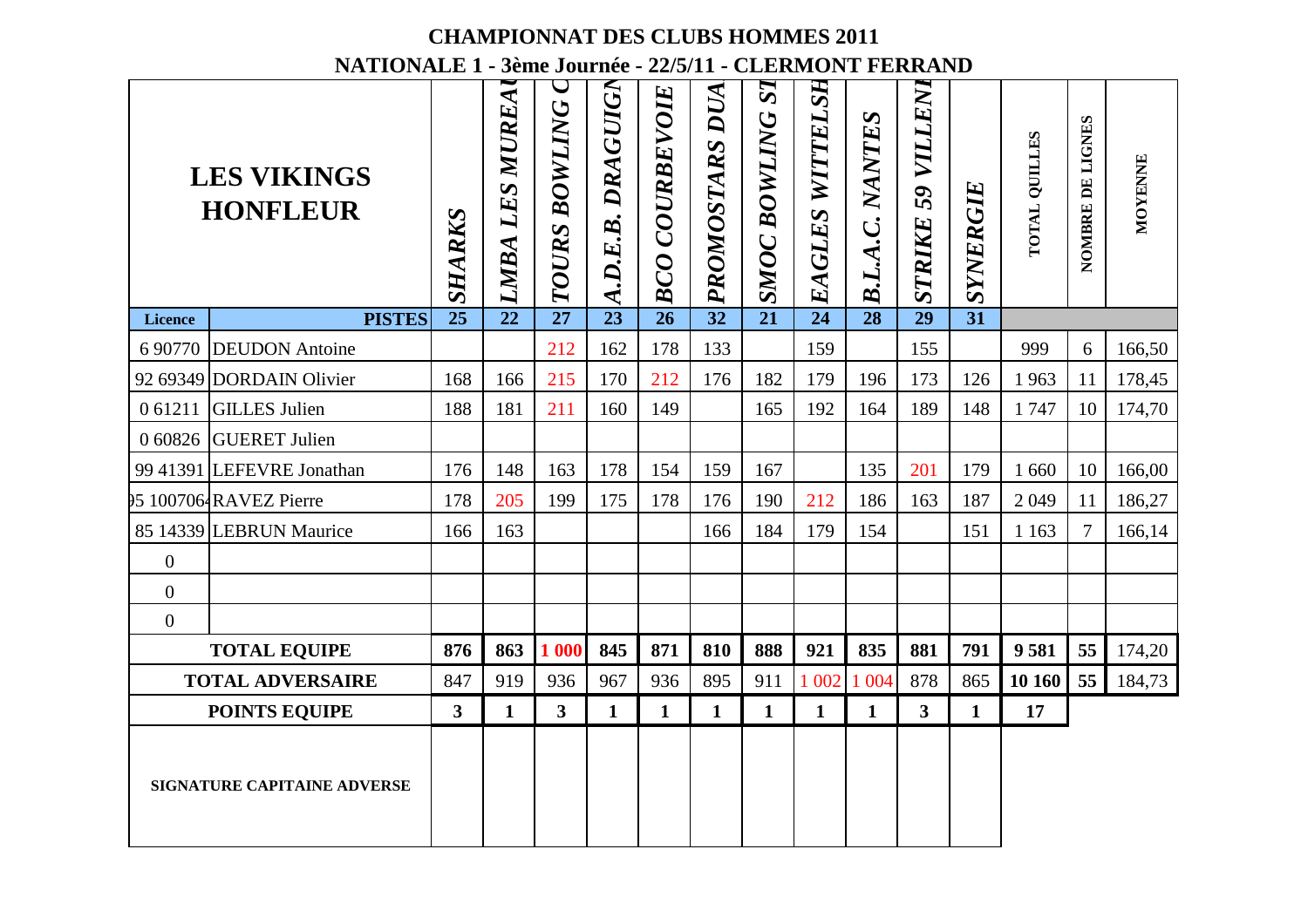|                  |                                                         |                           |                          | <b>CHAMPIONNAT DES CLUBS HOMMES 2011</b> |                      |                |                   |                         |                                |                    |          |                 |                      |                          |         |
|------------------|---------------------------------------------------------|---------------------------|--------------------------|------------------------------------------|----------------------|----------------|-------------------|-------------------------|--------------------------------|--------------------|----------|-----------------|----------------------|--------------------------|---------|
|                  | NATIONALE 1 - 3ème Journée - 22/5/11 - CLERMONT FERRAND |                           |                          |                                          |                      |                |                   |                         |                                |                    |          |                 |                      |                          |         |
|                  | <b>SMOC BOWLING ST-</b><br><b>JEAN DE BRAYE</b>         | <b>DRAGUIGN</b><br>D.E.B. | <b>COURBEVOIE</b><br>BCO | SHARKS                                   | <b>TOURS BOWLING</b> | PROMOSTARS DUA | LES MUREA<br>LMBA | HON<br>VIKINGS<br>LES   | VILLENI<br>59<br><b>STRIKE</b> | WITTELSH<br>EAGLES | SYNERGIE | B.L.A.C. NANTES | <b>FOTAL QUILLES</b> | NOMBRE DE LIGNES         | MOYENNE |
| <b>Licence</b>   | <b>PISTES</b>                                           | 27                        | 30                       | $\overline{32}$                          | $\overline{21}$      | 24             | 29                | 22                      | 25                             | 31                 | 28       | 23              |                      |                          |         |
|                  | 85 33872 AMIOT Pascal                                   | 203                       | 182                      | 153                                      | 185                  | 154            | 189               | 162                     |                                | 214                | 217      | 197             | 1856                 | 10                       | 185,60  |
|                  | 85 45075 BONNAIRE Denis                                 | 192                       | 194                      | 147                                      | 182                  | 204            | 131               | 169                     | 193                            | 187                | 201      | 184             | 1984                 | 11                       | 180,36  |
|                  | 93 72335 DUPONT Christophe                              |                           |                          |                                          |                      | 202            | 234               | 192                     | 178                            | 153                |          | 179             | 1 1 3 8              | 6                        | 189,67  |
| 795191           | FRANCOIS Kévin                                          |                           |                          |                                          |                      |                |                   |                         |                                |                    |          |                 |                      |                          |         |
|                  | 1 1045476 GONZE Pierre Yves                             | 167                       | 222                      | 153                                      | 179                  | 166            | 201               | 176                     | 182                            | 145                | 164      |                 | 1755                 | 10                       | 175,50  |
|                  | 50 60061 GUENIN Pascal                                  | 191                       | 207                      | 182                                      | 179                  | 172            | 191               | 212                     | 242                            | 172                | 199      | 154             | 2 1 0 1              | 11                       | 191,00  |
|                  | 89 58159 TOROK Georges                                  | 187                       | 182                      | 182                                      | 154                  |                |                   |                         | 163                            |                    | 214      | 124             | 1 206                | $\overline{\mathcal{L}}$ | 172,29  |
| 9 9 8 5 9 1      | <b>CANTREL Alain</b>                                    |                           |                          |                                          |                      |                |                   |                         |                                |                    |          |                 |                      |                          |         |
| $\overline{0}$   |                                                         |                           |                          |                                          |                      |                |                   |                         |                                |                    |          |                 |                      |                          |         |
| $\boldsymbol{0}$ |                                                         |                           |                          |                                          |                      |                |                   |                         |                                |                    |          |                 |                      |                          |         |
|                  | <b>TOTAL EQUIPE</b>                                     | 940                       | 987                      | 817                                      | 879                  | 898            | 946               | 911                     | 958                            | 871                | 995      | 838             | 10 040               | 55                       | 182,55  |
|                  | <b>TOTAL ADVERSAIRE</b>                                 | 873                       | 984                      | 1 0 1 9                                  | 846                  | 952            | 804               | 888                     | 861                            | 894                | 851      | 921             | 9893                 | 55                       | 179,87  |
|                  | <b>POINTS EQUIPE</b>                                    | 3                         | $\overline{\mathbf{3}}$  | $\mathbf{1}$                             | 3                    | $\mathbf{1}$   | 3 <sup>1</sup>    | $\overline{\mathbf{3}}$ | 3 <sup>1</sup>                 | 1                  | 3        | $\mathbf{1}$    | 25                   |                          |         |
|                  | SIGNATURE CAPITAINE ADVERSE                             |                           |                          |                                          |                      |                |                   |                         |                                |                    |          |                 |                      |                          |         |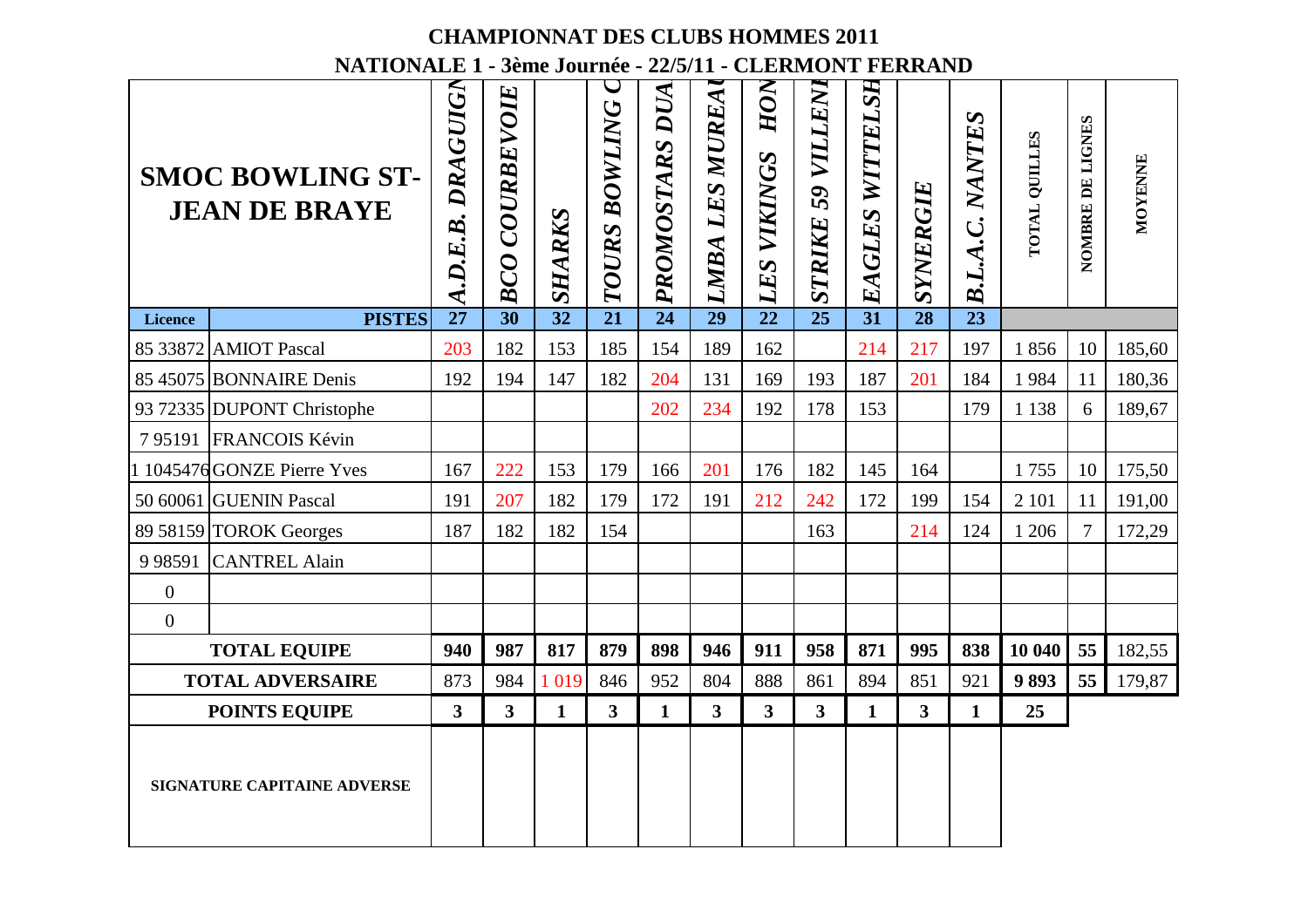|                  | NATIONALE 1 - 3ème Journée - 22/5/11 - CLERMONT FERRAND |                                   |                    |                 | <b>CHAMPIONNAT DES CLUBS HOMMES 2011</b> |                             |                 |              |                          |                  |                 |                         |                      |                  |         |
|------------------|---------------------------------------------------------|-----------------------------------|--------------------|-----------------|------------------------------------------|-----------------------------|-----------------|--------------|--------------------------|------------------|-----------------|-------------------------|----------------------|------------------|---------|
|                  | A.D.E.B.<br><b>DRAGUIGNAN</b>                           | S <sub>7</sub><br>BOWLING<br>SMOC | WITTELSH<br>EAGLES | SYNERGIE        | HON<br><b>LES VIKINGS</b>                | <b>79 VILLENI</b><br>STRIKE | B.L.A.C. NANTES | SHARKS       | <b>COURBEVOIE</b><br>BCO | BOWLING<br>TOURS | PROMOSTARS DUA  | LMBA LES MUREA          | <b>TOTAL QUILLES</b> | NOMBRE DE LIGNES | MOYENNE |
| <b>Licence</b>   | <b>PISTES</b>                                           | $\overline{28}$                   | 32                 | $\overline{29}$ | $\overline{24}$                          | $\overline{22}$             | $\overline{26}$ | 30           | 31                       | 25               | $\overline{23}$ | $\overline{21}$         |                      |                  |         |
| 4 87807          | <b>AUDRAIN Frédéric</b>                                 |                                   |                    | 121             |                                          |                             | 164             | 194          | 123                      | 124              | 154             | 180                     | 1 0 6 0              | $\tau$           | 151,43  |
| 2 64121          | <b>DUBOIS</b> Yvan                                      | 156                               | 154                | 182             | 187                                      | 196                         | 220             | 190          | 168                      | 163              | 168             | 164                     | 1948                 | 11               | 177,09  |
|                  | 96 84530 JOVER Stéphane                                 | 149                               | 135                |                 | 208                                      | 147                         | 179             | 173          | 233                      | 146              | 183             | 149                     | 1702                 | 10               | 170,20  |
|                  | 50 61434 MAFFRE Bastien                                 | 212                               | 159                | 238             | 195                                      | 179                         | 170             | 164          | 187                      | 132              | 157             | 221                     | 2014                 | 11               | 183,09  |
|                  | 85 2931 RAJAUD Pascal                                   | 192                               | 151                | 145             | 157                                      | 131                         |                 |              |                          |                  |                 |                         | 776                  | 5                | 155,20  |
|                  | 87 53324 SACCO Thierry                                  | 164                               | 200                | 181             | 220                                      | 226                         | 188             | 224          | 227                      | 220              | 223             | 196                     | 2 2 6 9              | 11               | 206,27  |
| $\boldsymbol{0}$ |                                                         |                                   |                    |                 |                                          |                             |                 |              |                          |                  |                 |                         |                      |                  |         |
| $\mathbf{0}$     |                                                         |                                   |                    |                 |                                          |                             |                 |              |                          |                  |                 |                         |                      |                  |         |
| $\overline{0}$   |                                                         |                                   |                    |                 |                                          |                             |                 |              |                          |                  |                 |                         |                      |                  |         |
| $\overline{0}$   |                                                         |                                   |                    |                 |                                          |                             |                 |              |                          |                  |                 |                         |                      |                  |         |
|                  | <b>TOTAL EQUIPE</b>                                     | 873                               | 799                | 867             | 967                                      | 879                         | 921             | 945          | 938                      | 785              | 885             | 910                     | 9769                 | 55               | 177,62  |
|                  | <b>TOTAL ADVERSAIRE</b>                                 | 940                               | 1 007              | 900             | 845                                      | 965                         | 1 0 37          | 822          | 929                      | 938              | 885             | 843                     | 10 111               | 55               | 183,84  |
|                  | <b>POINTS EQUIPE</b>                                    | 1                                 | $\mathbf{1}$       | $\mathbf{1}$    | $\overline{\mathbf{3}}$                  | $\mathbf{1}$                | $\mathbf{1}$    | $\mathbf{3}$ | $\mathbf{3}$             | 1                | $\overline{2}$  | $\overline{\mathbf{3}}$ | 20                   |                  |         |
|                  | <b>SIGNATURE CAPITAINE ADVERSE</b>                      |                                   |                    |                 |                                          |                             |                 |              |                          |                  |                 |                         |                      |                  |         |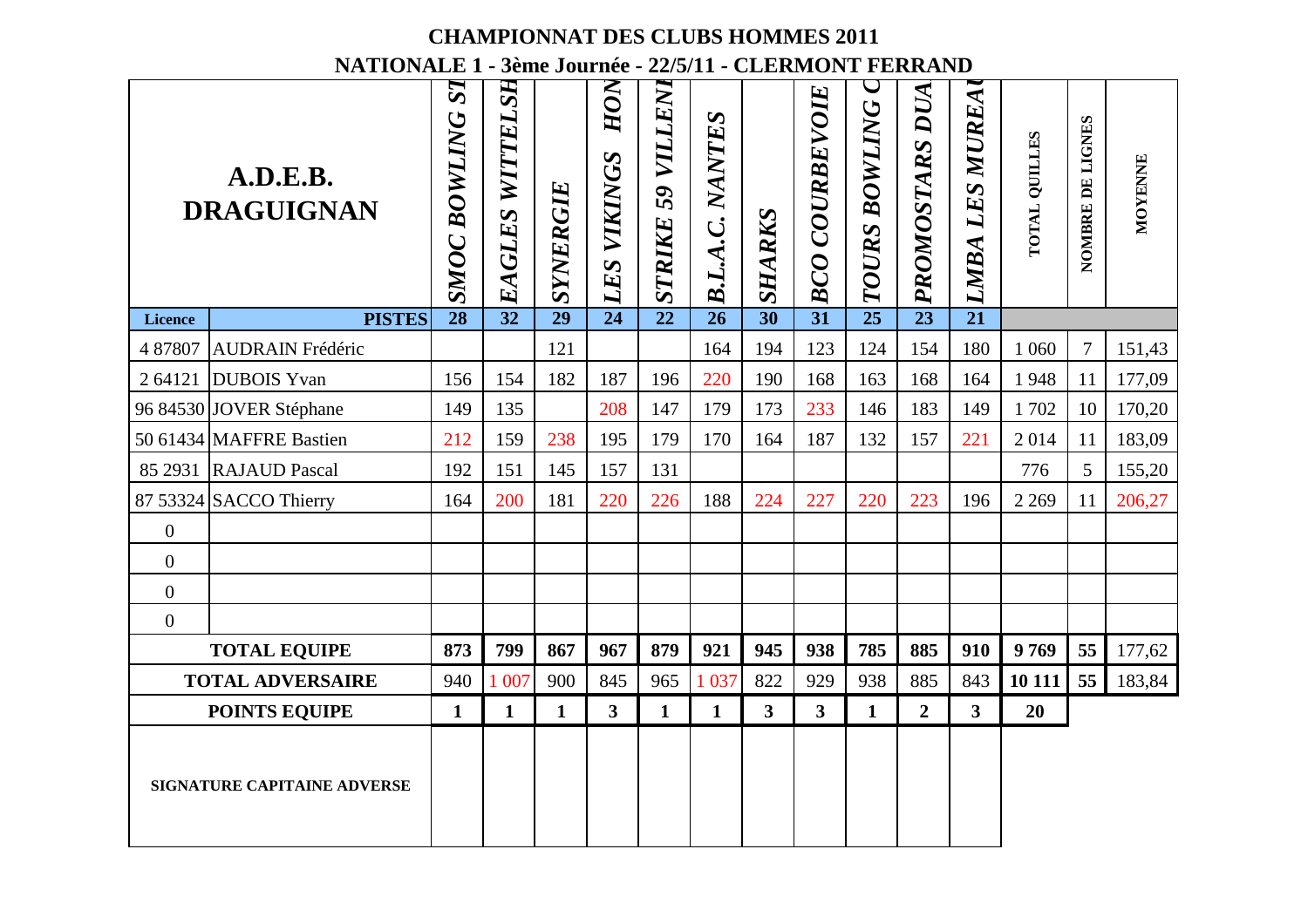|                  | NATIONALE 1 - 3ème Journée - 22/5/11 - CLERMONT FERRAND |                  |                   |                          |                 |                   |                   | <b>CHAMPIONNAT DES CLUBS HOMMES 2011</b> |                                    |                |                           |                 |                      |                  |         |
|------------------|---------------------------------------------------------|------------------|-------------------|--------------------------|-----------------|-------------------|-------------------|------------------------------------------|------------------------------------|----------------|---------------------------|-----------------|----------------------|------------------|---------|
|                  | <b>STRIKE 59</b><br><b>VILLENEUVE</b><br>D'ASCQ         | BOWLING<br>TOURS | DUA<br>PROMOSTARS | <b>LES MUREA</b><br>LMBA | SHARKS          | A.D.E.B. DRAGUIGN | COURBEVOIE<br>BCO | NANTES<br>B.L.A.C.                       | ST <sub>1</sub><br>BOWLING<br>SMOC | SYNERGIE       | HON<br><b>LES VIKINGS</b> | EAGLES WITTELSH | <b>TOTAL QUILLES</b> | NOMBRE DE LIGNES | MOYENNE |
| <b>Licence</b>   | <b>PISTES</b>                                           | 31               | 28                | $\overline{25}$          | $\overline{29}$ | 21                | $\overline{23}$   | $\overline{32}$                          | 26                                 | 24             | $\overline{30}$           | $\overline{27}$ |                      |                  |         |
| 2 63971          | <b>DURUPT</b> Jérôme                                    | 154              |                   |                          | 189             | 176               | 153               |                                          | 171                                | 159            |                           |                 | 1 0 0 2              | 6                | 167,00  |
|                  | 96 81058 FABRE Anthony                                  | 160              | 189               | 167                      | 187             | 212               | 170               | 152                                      |                                    | 203            | 168                       | 183             | 1791                 | 10               | 179,10  |
|                  | 99 41244 GLORIEUX Patrick                               |                  |                   |                          |                 |                   |                   |                                          | 169                                | 182            | 183                       | 196             | 730                  | $\overline{4}$   | 182,50  |
|                  | 95 1008051LEBON Jean Marc                               | 209              | 246               | 220                      | 186             | 196               | 203               | 213                                      | 215                                | 171            | 165                       | 216             | 2 2 4 0              | 11               | 203,64  |
|                  | 0 42681 MICHAUD Emmanuel                                | 160              | 180               | 226                      | 159             | 206               | 163               | 182                                      | 142                                |                | 188                       | 226             | 1832                 | 10               | 183,20  |
|                  | 50 40545 NICOLAS Alain                                  | 203              | 172               | 212                      | 179             | 175               |                   | 152                                      |                                    |                |                           |                 | 1 0 9 3              | 6                | 182,17  |
|                  | 92 70026 PAUWELS Bernard                                |                  | 156               | 173                      |                 |                   | 211               | 180                                      | 164                                | 181            | 174                       | 166             | 1 4 0 5              | 8                | 175,63  |
| $\boldsymbol{0}$ |                                                         |                  |                   |                          |                 |                   |                   |                                          |                                    |                |                           |                 |                      |                  |         |
| $\overline{0}$   |                                                         |                  |                   |                          |                 |                   |                   |                                          |                                    |                |                           |                 |                      |                  |         |
| $\overline{0}$   |                                                         |                  |                   |                          |                 |                   |                   |                                          |                                    |                |                           |                 |                      |                  |         |
|                  | <b>TOTAL EQUIPE</b>                                     | 886              | 943               | 998                      | 900             | 965               | 900               | 879                                      | 861                                | 896            | 878                       | 987             | 10 093               | 55               | 183,51  |
|                  | <b>TOTAL ADVERSAIRE</b>                                 | 849              | 934               | 929                      | 888             | 879               | 932               | 946                                      | 958                                | 894            | 881                       | 993             | 10 083               | 55               | 183,33  |
|                  | <b>POINTS EQUIPE</b>                                    | $\mathbf{3}$     | 3 <sup>1</sup>    | 3 <sup>1</sup>           | $\mathbf{3}$    | 3                 | $\mathbf{1}$      | $\mathbf{1}$                             | $\mathbf{1}$                       | 3 <sup>1</sup> | $\mathbf{1}$              | $\mathbf{1}$    | 23                   |                  |         |
|                  | <b>SIGNATURE CAPITAINE ADVERSE</b>                      |                  |                   |                          |                 |                   |                   |                                          |                                    |                |                           |                 |                      |                  |         |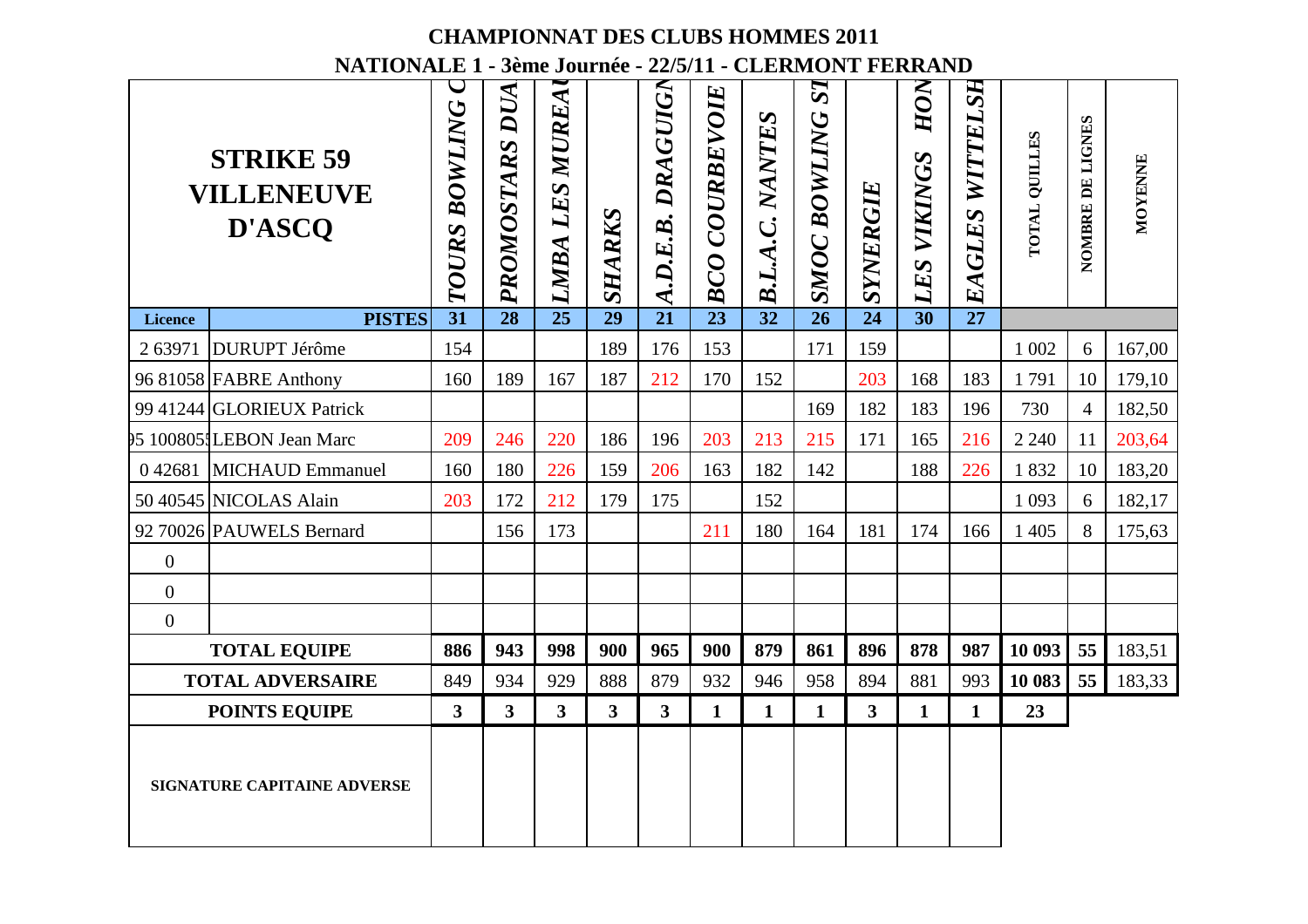|                |                                                         |                   |                                   |                       |                         |                      |                 |                | <b>CHAMPIONNAT DES CLUBS HOMMES 2011</b> |                                                 |                 |                             |                      |                  |         |
|----------------|---------------------------------------------------------|-------------------|-----------------------------------|-----------------------|-------------------------|----------------------|-----------------|----------------|------------------------------------------|-------------------------------------------------|-----------------|-----------------------------|----------------------|------------------|---------|
|                | NATIONALE 1 - 3ème Journée - 22/5/11 - CLERMONT FERRAND |                   |                                   |                       |                         |                      |                 |                |                                          |                                                 |                 |                             |                      |                  |         |
|                | <b>EAGLES</b><br>WITTELSHEIM                            | DUA<br>PROMOSTARS | DRAGUIGN<br>$\overline{A.D.E.B.}$ | <b>BCO COURBEVOIE</b> | LMBA LES MUREA          | <b>TOURS BOWLING</b> | SHARKS          | SYNERGIE       | HON<br>VIKINGS<br>LES                    | S <sub>7</sub><br><b>BOWLING</b><br><b>SMOC</b> | B.L.A.C. NANTES | <b>S9 VILLENI</b><br>STRIKE | <b>TOTAL QUILLES</b> | NOMBRE DE LIGNES | MOYENNE |
| <b>Licence</b> | <b>PISTES</b>                                           | 30                | 31                                | 24                    | $\overline{27}$         | 29                   | $\overline{21}$ | 26             | 23                                       | $\overline{32}$                                 | $\overline{22}$ | $\overline{28}$             |                      |                  |         |
|                | 85 36666 ANDRE Philippe                                 | 190               | 232                               | 158                   | 201                     | 212                  | 169             | 206            |                                          |                                                 | 198             |                             | 1566                 | 8                | 195,75  |
| 793980         | <b>BERGES Mathieu</b>                                   | 235               | 212                               | 202                   | 189                     | 169                  |                 | 160            | 177                                      | 194                                             |                 | 190                         | 1728                 | 9                | 192,00  |
| 0 60566        | <b>BRULET</b> Frédéric                                  |                   | 176                               | 201                   |                         | 190                  | 227             |                | 194                                      | 143                                             |                 | 222                         | 1 3 5 3              | $\tau$           | 193,29  |
| $\theta$       |                                                         |                   |                                   |                       |                         |                      |                 |                |                                          |                                                 |                 |                             |                      |                  |         |
|                | 94 73810 FRANCHI Romain                                 | 179               | 192                               | 175                   | 224                     | 203                  | 179             | 193            |                                          |                                                 | 158             | 189                         | 1692                 | 9                | 188,00  |
|                | 85 38548 SANCHEZ Pierre Luc                             | 246               | 195                               | 166                   | 190                     | 172                  | 177             | 170            | 169                                      | 161                                             | 129             |                             | 1775                 | 10               | 177,50  |
|                | 89 60788 VIAL Paulo                                     |                   |                                   |                       | 178                     |                      |                 |                | 199                                      | 170                                             | 156             | 187                         | 890                  | 5                | 178,00  |
|                | 94 75260 $CAYEZ$ Vincent                                | 152               |                                   |                       |                         |                      | 208             | 235            | 263                                      | 226                                             | 178             | 205                         | 1467                 | $\tau$           | 209,57  |
| $\mathbf{0}$   |                                                         |                   |                                   |                       |                         |                      |                 |                |                                          |                                                 |                 |                             |                      |                  |         |
| $\mathbf{0}$   |                                                         |                   |                                   |                       |                         |                      |                 |                |                                          |                                                 |                 |                             |                      |                  |         |
|                | <b>TOTAL EQUIPE</b>                                     | 1 0 0 2           | 1 007                             | 902                   | 982                     | 946                  | 960             | 964            | 1 002                                    | 894                                             | 819             | 993                         | 10 471               | 55               | 190,38  |
|                | <b>TOTAL ADVERSAIRE</b>                                 | 999               | 799                               | 890                   | 902                     | 910                  | 1 0 29          | 828            | 921                                      | 871                                             | 911             | 987                         | 10 047               | 55               | 182,67  |
|                | <b>POINTS EQUIPE</b>                                    | 3                 | $\overline{\mathbf{3}}$           | 3 <sup>1</sup>        | $\overline{\mathbf{3}}$ | 3                    | $\mathbf{1}$    | $\overline{3}$ | 3                                        | 3 <sup>1</sup>                                  | 1               | $\mathbf{3}$                | 29                   |                  |         |
|                | <b>SIGNATURE CAPITAINE ADVERSE</b>                      |                   |                                   |                       |                         |                      |                 |                |                                          |                                                 |                 |                             |                      |                  |         |